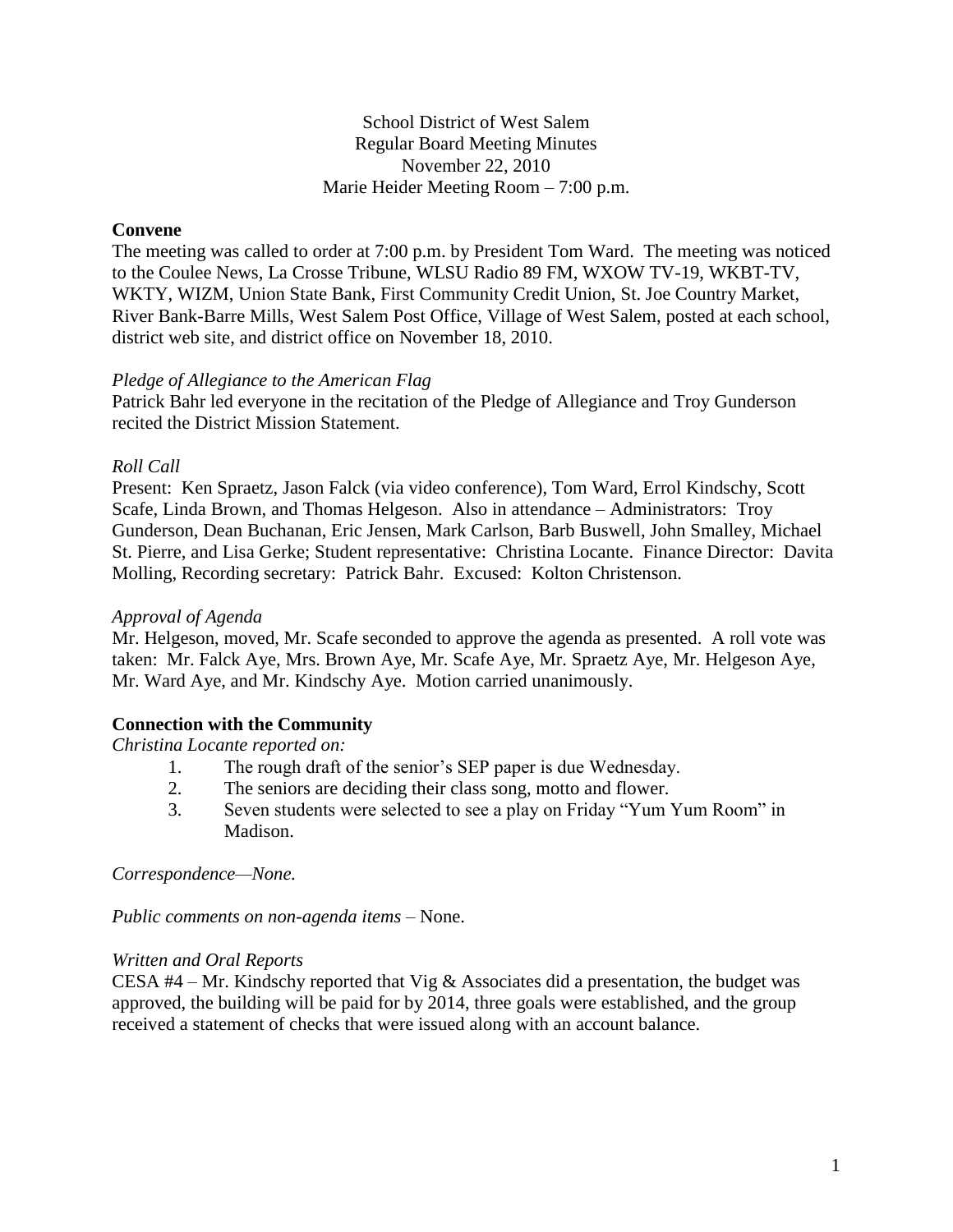Legislative Conference – Mr. Gunderson reported that he, Mr. Kindschy and Mr. Ward attended the conference and hears presentations on the state economy, CESA #6 vision of high schools, technology offerings, and to be proactive with our representatives in Madison.

Supervisor reports were reviewed.

# **Consent Agenda**

Mr. Spraetz moved, Mr. Scafe seconded to approve the Regular Board Meeting minutes of November 8, 2010, and the invoices to be paid. A roll vote was taken: Mr. Falck Aye, Mrs. Brown Aye, Mr. Scafe Aye, Mr. Spraetz Aye, Mr. Helgeson Aye, Mr. Ward Aye, and Mr. Kindschy Aye. Motion carried unanimously.

# **Discussion/Action Items:**

Mr. Carlson presented data on the high school ARC (Achievement Responsibility Collaboration) program and answered questions.

Mrs. Gerke, Elementary School Counselor Gayle Lassen, Middle School Counselor Mike Lang, and Mrs. Buswell reviewed what they do in their respective buildings to be proactive and reactive to bullying.

Mrs. Brown moved, Mr. Helgeson seconded to postpone until the December meeting to hear the report from the curriculum director on Eighth Grade Technology Assessment. A roll vote was taken: Mr. Falck Aye, Mrs. Brown Aye, Mr. Scafe Aye, Mr. Spraetz Aye, Mr. Helgeson Aye, Mr. Ward Aye, and Mr. Kindschy Aye. Motion carried unanimously.

Mr. Kindschy moved, Mr. Scafe to accept donations for the elementary school LMC from Diane Atteln, Judy Thelen, Jeri Lee, and Melanie Weigel. A roll vote was taken: Mr. Falck Aye, Mrs. Brown Aye, Mr. Scafe Aye, Mr. Spraetz Aye, Mr. Helgeson Aye, Mr. Ward Aye, and Mr. Kindschy Aye. Motion carried unanimously.

Mr. Helgeson moved, Mr. Falck seconded to remove from the table, the elementary school teacher job share request. A roll vote was taken: Mr. Falck Aye, Mrs. Brown Aye, Mr. Scafe Aye, Mr. Spraetz Aye, Mr. Helgeson Aye, Mr. Ward Aye, and Mr. Kindschy Aye. Motion carried unanimously.

Mr. Kindschy moved, Mrs. Brown seconded to approve the request for a job share between Jessica Macha and Mindy Court for second grade for the 2011-2012 school year with the condition that our elementary school administration is able to find a representative group of students/families willing to participate. A roll vote was taken: Mr. Falck Aye, Mrs. Brown Aye, Mr. Scafe Aye, Mr. Spraetz Aye, Mr. Helgeson Aye, Mr. Ward Aye, and Mr. Kindschy Aye. Motion carried unanimously.

Mr. Spraetz moved, Mr. Scafe seconded to approve for the first reading of policy #112 Harassment. A roll vote was taken: Mr. Falck Aye, Mrs. Brown Aye, Mr. Scafe Aye, Mr. Spraetz Aye, Mr. Helgeson Aye, Mr. Ward Aye, and Mr. Kindschy Aye. Motion carried unanimously.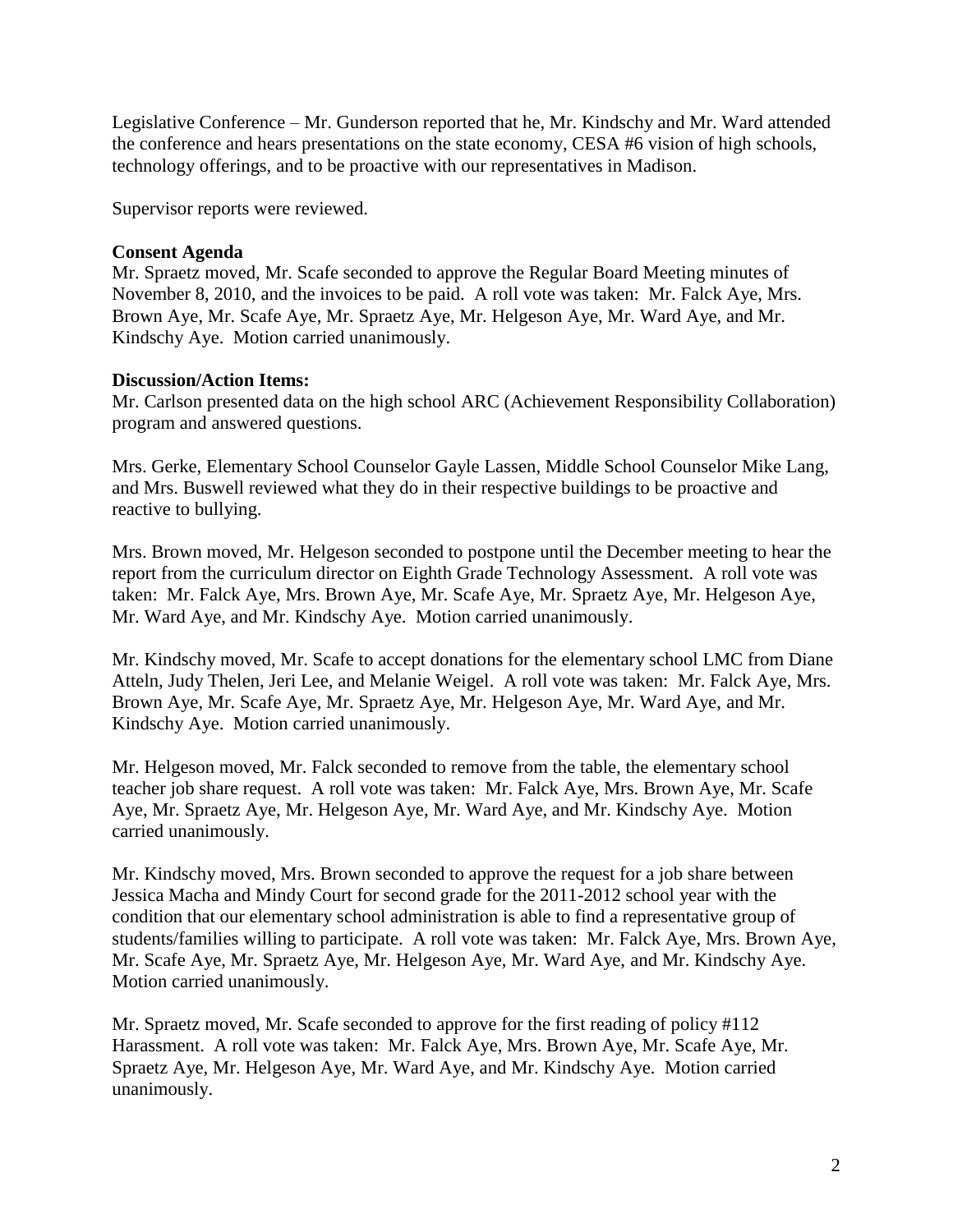Mr. Kindschy moved, Mr. Helgeson seconded to approve for the second reading of policy #141 School Board Officer Duties. A roll vote was taken: Mr. Falck Aye, Mrs. Brown Aye, Mr. Scafe Aye, Mr. Spraetz Aye, Mr. Helgeson Aye, Mr. Ward Aye, and Mr. Kindschy Aye. Motion carried unanimously.

Mr. Spraetz moved, Mrs. Brown seconded to approve the following positions: Cindy Schroeder, three hour high school food service; JoDee Ramin for two and a half hour elementary school food service, Amanda DeVries for two and a half hour middle school paraprofessional, Kimberly Schumacher for three hour elementary school paraprofessional. A roll vote was taken: Mr. Falck Aye, Mrs. Brown Aye, Mr. Scafe Aye, Mr. Spraetz Aye, Mr. Helgeson Aye, Mr. Ward Aye, and Mr. Kindschy Aye. Motion carried unanimously.

Mr. Kindschy moved, Mr. Scafe seconded to approve the high school co-curricular recommendations: Tina McGuire, assistant gymnastics; Venessa Mezera, winter dance team, Amy DuPont, volunteer gymnastics; and Brad Skaer, volunteer freshman girls' basketball. A roll vote was taken: Mr. Falck Aye, Mrs. Brown Aye, Mr. Scafe Aye, Mr. Spraetz Aye, Mr. Helgeson Aye, Mr. Ward Aye, and Mr. Kindschy Aye. Motion carried unanimously.

Mr. Scafe moved, Mr. Helgeson seconded to approve the request by the Sharks Booster Club to donate the cost and construction of a storage shed, installed with Mark Ledmans assistance at no cost to the district. A roll vote was taken: Mr. Falck Aye, Mrs. Brown Aye, Mr. Scafe Aye, Mr. Spraetz Aye, Mr. Helgeson Aye, Mr. Ward Aye, and Mr. Kindschy Aye. Motion carried unanimously.

Mr. Scafe moved, Mr. Kindschy seconded to set December 13, 2010, as the one Board meeting for the month of December. A roll vote was taken: Mr. Falck Aye, Mrs. Brown Aye, Mr. Scafe Aye, Mr. Spraetz Aye, Mr. Helgeson Aye, Mr. Ward Aye, and Mr. Kindschy Aye. Motion carried unanimously.

Mr. Ward welcomes the motion for closed session: The Board will discuss, consider and, if appropriate, take action regarding a co-curricular appeal pursuant to Wis. Stats §19.85(1) (a) Deliberating concerning a case which was the subject of any judicial or quasi−judicial trial or hearing before that governmental body; and (f) Considering financial, medical, social or personal histories or disciplinary data of specific persons, preliminary consideration of specific personnel problems or the investigation of charges against specific persons except where par. (b) applies which, if discussed in public, would be likely to have a substantial adverse effect upon the reputation of any person referred to in such histories or data, or involved in such problems or investigations.

Mr. Kindschy moved, Mr. Helgeson seconded that the Board convene in closed session at 8:55 p.m. A roll vote was taken: Mr. Falck Aye, Mrs. Brown Aye, Mr. Scafe Aye, Mr. Spraetz Aye, Mr. Helgeson Aye, Mr. Ward Aye, and Mr. Kindschy Aye. Motion carried unanimously.

*Closed Session*